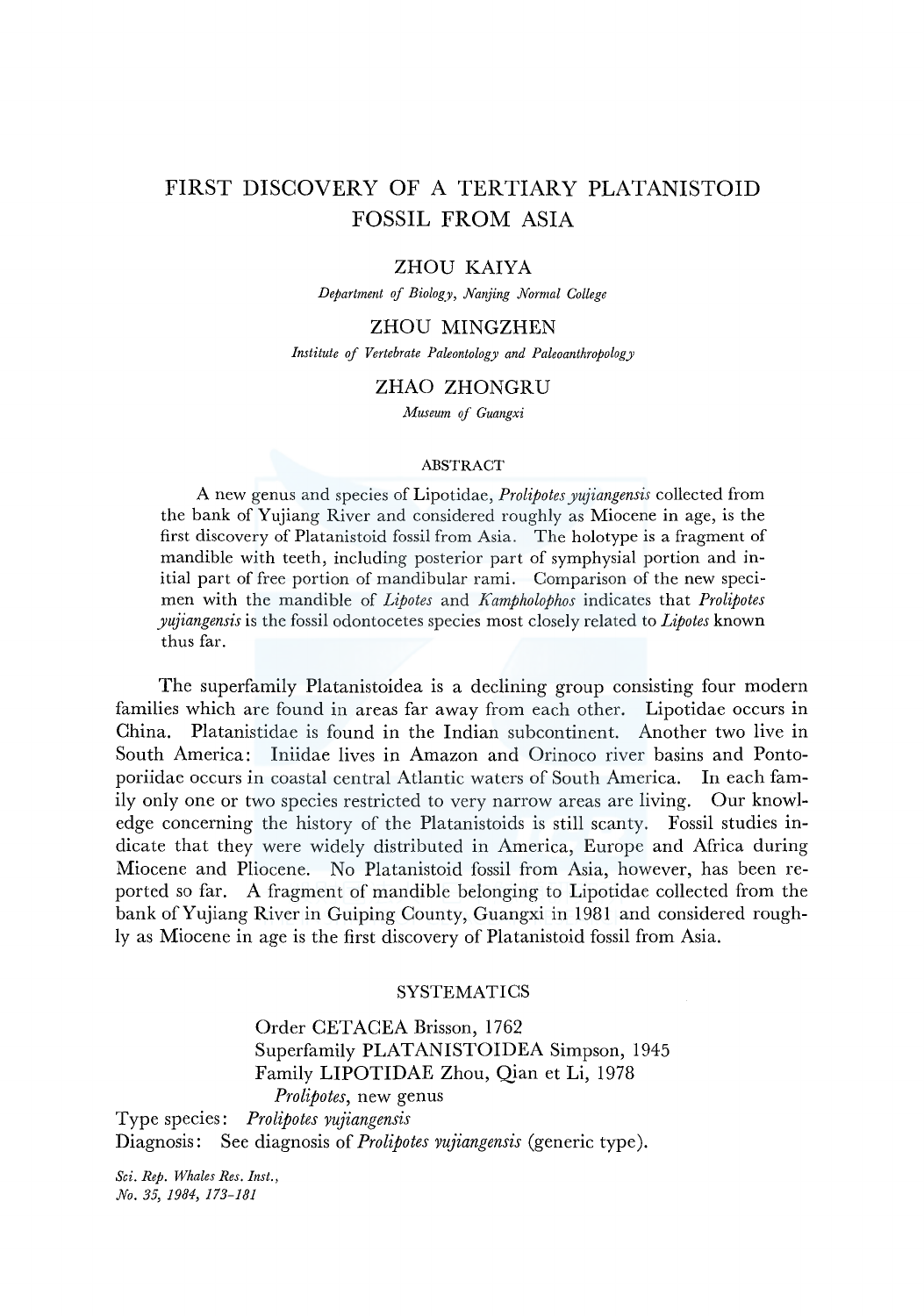## 174 ZHOU, ZHOU AND ZHAO

## *Prolipotes yujiangensis,* new species

## $(Figs 1-3, Plates I-II)$

Holotype: A fragment of mandible with teeth, including posterior part of symphysial portion and initial part of free portion of mandibular rami.

Type locality: Bank of Yujiang River 500 m SE of Oucun village in Mengwei Commune, Guiping County, Guangxi Zhuang Autonomous Region, People's Republic of China. Coordinates of the type locality are 23°l 7'20"N latitude, 110°3'30"E longitude.

Age: The specimen was collected from "Yongning Group" (upper part?) of Tertiary age. At first the " Yongning Group " was considered to be as new Tertiary (Pliocene?) in age according to the molluscs discovered. Later the geological age of this Group was revised on the basis of a large number of fossils of reptiles (crocodiles) and mammals found successively from Yongning Group beds or corresponding beds in Baise and Yangle Basins (Tiandong and Tianyang County), assigned Early Tertiary and further determined Late Eocene to Early Oligocene in age (Tang *et al.,* 1974). Our Platanistoid fossil was found from the upper part of this Group and is oflater age. Its differences from the extant species are not very big. The phylogenetic history of the superfamily indicates that they probably arose at the end of Early Tertiary. At present, in the light of the general stratigraphic condition of the type locality and data for the geohistorical distribution of Platanistoidea, we suggest that the new specimen is of Miocene age.

Diagnosis: Mandibular symphysis long, its posterior end very thick; deep longitudinal furrow between two tooth rows; anterior part of two rami in shape of a curve where they join symphysial portion; teeth closely spaced; crowns of teeth slightly compressed antero-posteriorly, their upper half recurved interiorly, cingulum rounded and broad; enamel of crowns ornamented with irregular vertical striae and ridges; tip of roots not widen to form an anterior and posterior projection.

Description: The mandibular symphysis is very long, its preserved posterior part measures 80 mm in length. A deep broad longitudinal furrow extending gently to the posterior end is found between the two tooth rows of the symphysial portion of the mandible. The posterior end of mandibular symphysis is slightly thinner than the anterior break (seven teeth from the posterior end of mandibular symphysis ), about half of the height of the lingual side of the anterior end of the free portion of the ramus. The preserved free portion of the two rami is very short. The anterior part of the two rami is in the shape of a curve where they join the symphysial portion. The angle between the two lines extending from the anterior end of the two rami is about 37.5°. Several mental foramens located below the lst, 3rd and 6th-7th teeth respectively before the hind extremity of the mandibular symphysis, are found at the labial side of the lower jaw.

Additional one is found on the left mandible below the 5th tooth situated before the posterior end of the symphysis. A faint groove runs longitudinally below the mental foramens near the lower rim of the mandible.

Eight teeth (two broken) and two alveolus are found on the preserved right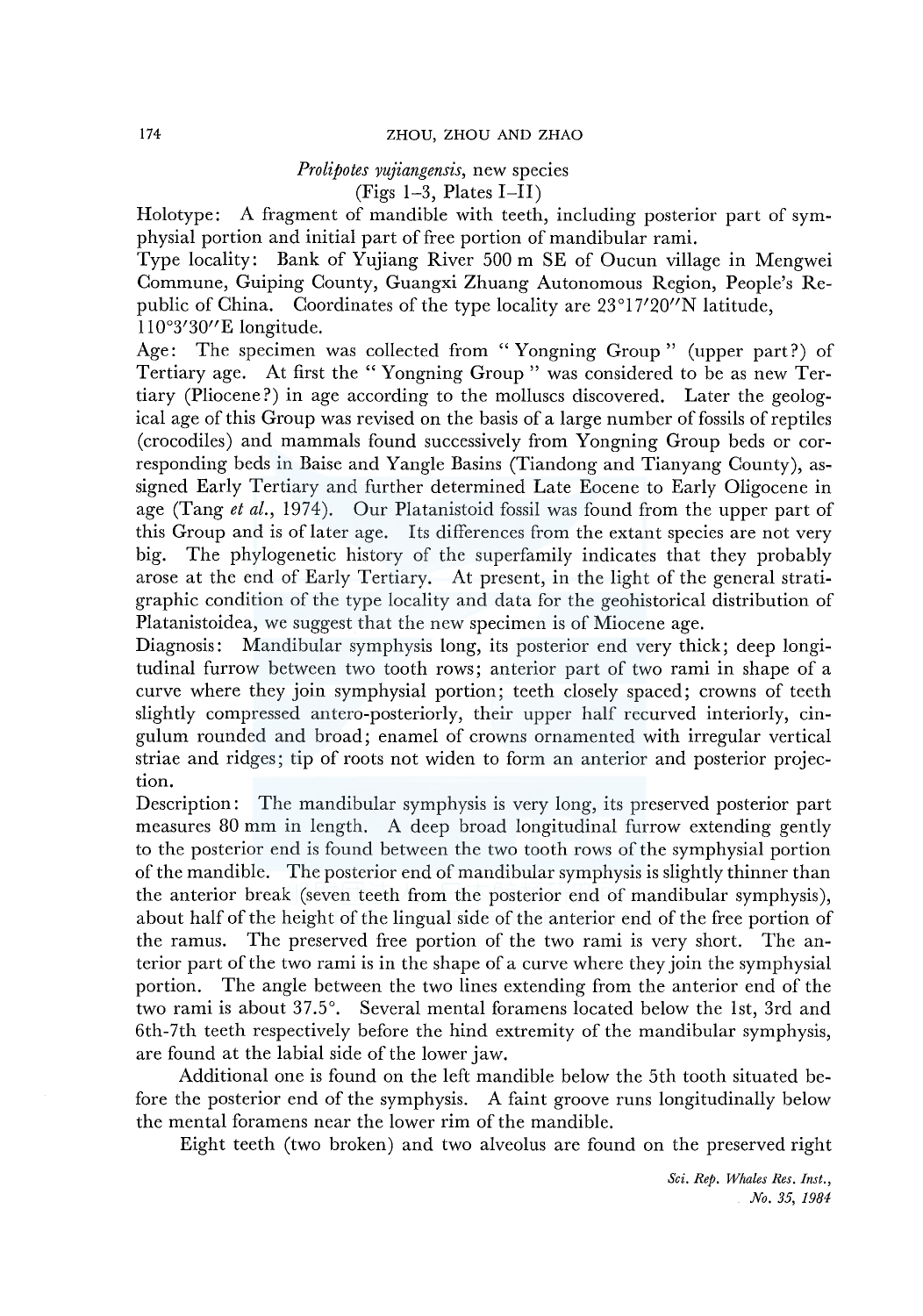

Fig. 1. *Prolipotes yujiangensis*, holotype, occlusal view of mandible,  $\times 1.5$ .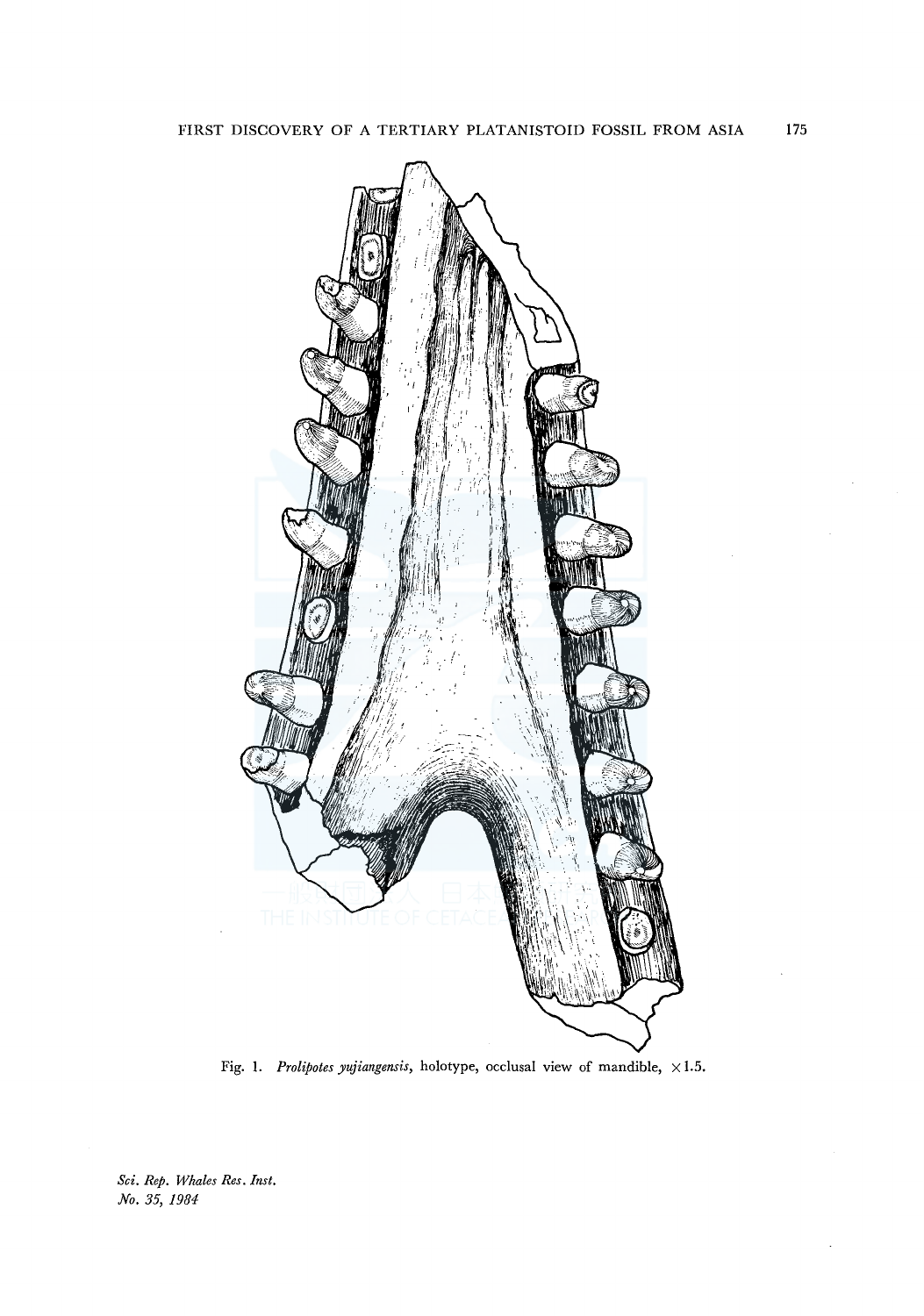#### 176 ZHOU, ZHOU AND ZHAO

|                                                                                                     | Left               | Right      | Symphysial<br>portion |
|-----------------------------------------------------------------------------------------------------|--------------------|------------|-----------------------|
| Length of mandible as preserved                                                                     | 100.0              | 111.6      |                       |
| Length of free portion of ramus as preserved                                                        | 13.7               | 27.7       |                       |
| Height of labial side of anterior end of ramus                                                      | 27.0               | 27.0       |                       |
| Height of labial side of anterior break of mandible                                                 | 21.5 <sup>11</sup> | $23.8^{2}$ |                       |
| Thickness of mandibular symphysis at posterior end                                                  |                    |            | 15.0                  |
| Thickness of mandibular symphysis at anterior break                                                 |                    |            | 18.3                  |
| Transverse diameter of mandible at posterior end of symphysial portion                              |                    |            | 51.0                  |
| Transverse diameter of mandible at front edge of the 3rd tooth before<br>posterior end of symphysis |                    |            | 40.0                  |
| Transverse diameter of mandible at front edge of the 6th tooth before<br>posterior end of symphysis |                    |            | 32.0                  |
| Length of tooth row of last six teeth of symphysial portion                                         | 57.5               | 55.6       |                       |
| Eight teeth from posterior end of symphysial portion.<br>1)                                         |                    |            |                       |

#### TABLE 1. MEASUREMENTS (MM) OF MANDIBLE, HOLOTYPE

<sup>2)</sup> Six teeth from posterior end of symphysial portion.

mandible, of which three are located on the free portion of the ramus. Only the lower half of the anteriormost part of the free portion of the left ramus has been preserved and all of the preserved nine teeth (four broken) of the left mandible are situated on the symphysial portion. The alveoli are transversely elliptical in outline, about 7 mm in antero-posterior and 6 mm in labio-lingual diameter. They are located on the mid-line of the mandible of the symphysial portion. The position of the three teeth on the anterior part of the free portion of the right ramus is slightly lateral to the lingual side.

The teeth are closely spaced. The intervals are about 3 mm between the anterior teeth and 4 mm between the hinder ones. In the posterior part of the symphysial portion, there are as an average one tooth per 9.2 mm on the right mandible and one per 9.6 mm on the left. The crown of the teeth is inclined labially conspicuously and slightly compressed anterior-posteriorly. Its upper half is recurved interiorly and places the apices of the mandibular teeth which are slightly worn in an upward direction. The lower half of the lingual side of the crowns is a broad, rounded cingulum where the largest diameter of the crown cross. The enamel of the whole crown is ornamented with irregular vertical striae and ridges. The bases of the crowns constrict to join the roots. The exposed portion

#### TABLE 2. MEASUREMENTS (MM) OF RIGHT MANDIBULAR TEETH, HOLOTYPE

|                                                              | ()1) |     |     | 3   |     | 5   |
|--------------------------------------------------------------|------|-----|-----|-----|-----|-----|
| Length of labial side of root above alveolus                 | 3.5  | 3.5 |     | 3.7 | 4.2 | 3.9 |
| Length of lingual side of root above alveolus                | 3.1  | 3.2 | 3.3 | 3.6 | 3.6 | 3.5 |
| Greatest anteroposterior diameter of exposed portion of root | 6.2  | 6.2 | 6.0 | 6.2 | 6.4 | 6.5 |
| Greatest labio-lingual diameter of exposed portion of root   | 5.8  | 5.9 |     | 6.1 | 6.0 | 5.9 |
| Greatest anteroposterior diameter of crown                   | 4.6  | 4.5 | 4.5 | 4.4 | 4.3 | 4.3 |
| Greatest labio-lingual diameter of crown                     | 6.3  | 6.3 | 6.4 | 6.3 | 6.2 | 6.0 |
| Length of crown                                              | 7.8  | 7.8 | 7.7 | 7.5 | 7.4 | 7.2 |

<sup>1)</sup> Counting ahead from the 1st tooth behind the symphysis, the Nos. are  $0, 1, 2, 3, 4, 5$  in proper order.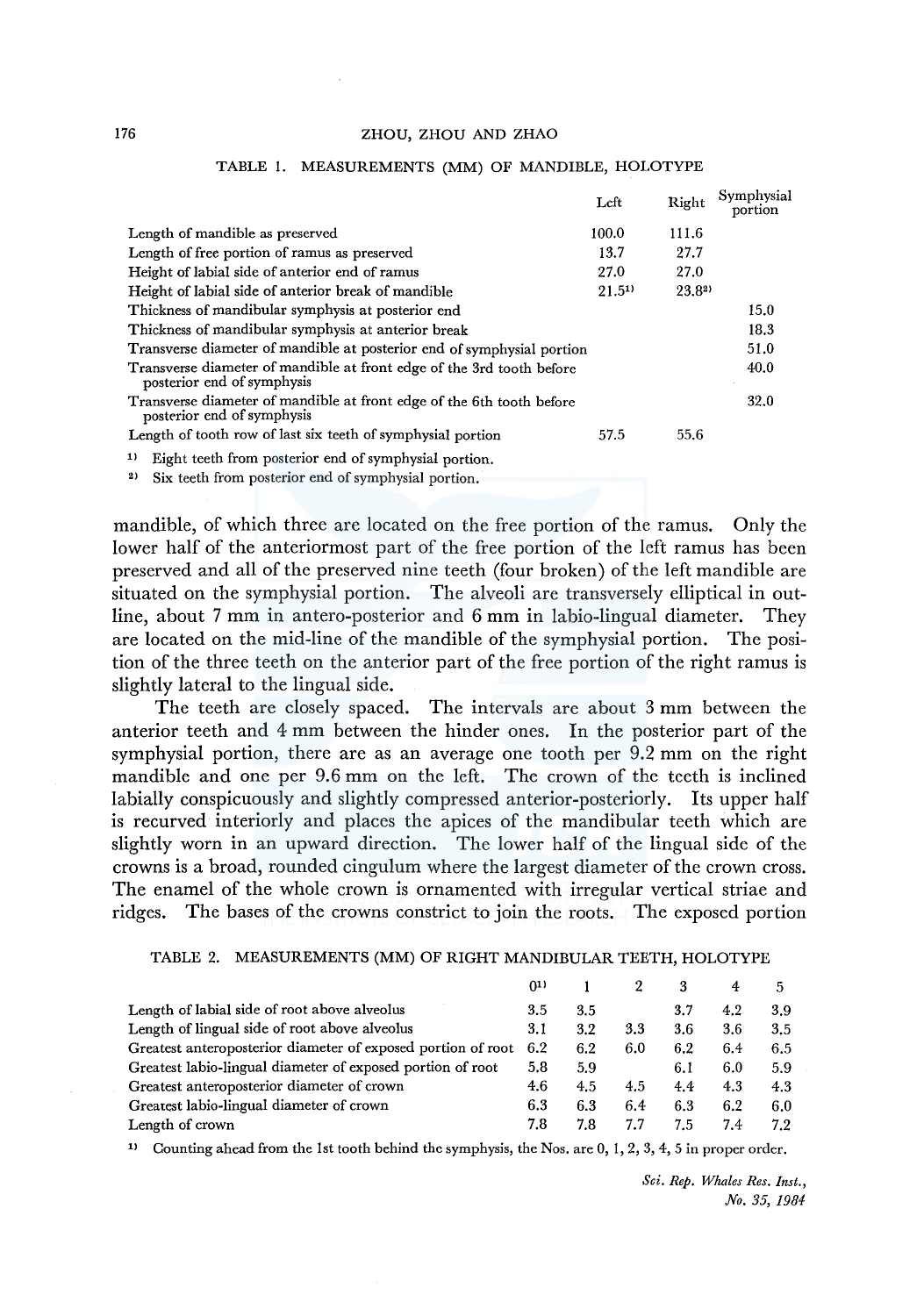

Fig. 2. Lateral view of part of teeth of right mandible, trace over radiographs,  $\times 1$ . Arrow indicating posterior end of mandibular symphysis. An : anterior.

- A. *Prolipotes yujiangensis,* holotype
- B. *Lipotes vexillifer,* NNC (Nanjing Normal College) 7909
- C. *Lipotes vexillifer,* NNC 7405

of the roots is larger in diameter than the crowns and the anterior-posterior diameter of the former is larger than its labiolingual diameter. The radiograph of the mandibular teeth shows that the base of the roots is not widen to form an anterior and posterior projection.

Comparison: In the Yujiang specimen, the hind part of the mandibular symphysis as preserved is rather long. The intervals between the teeth are relatively short, as an average there is one per 9.3 mm (right) or 9.6 mm (left) on the hind part of the mandibular symphysis. The crowns are ornamented with vertical irregular striae and ridges, recurved interiorly and with a well developed cingulum on the lower half. The above mentioned characters resemble those of the *Lipotes vexillifer.* Rensberger (1969) has concluded that among the described fossil odontocetes only the Miocene *Kampholophos serrulus* is related to *Lipotes vexillifer.* But the teeth of the former are widely spaced, only one per 21.3 mm on the posterior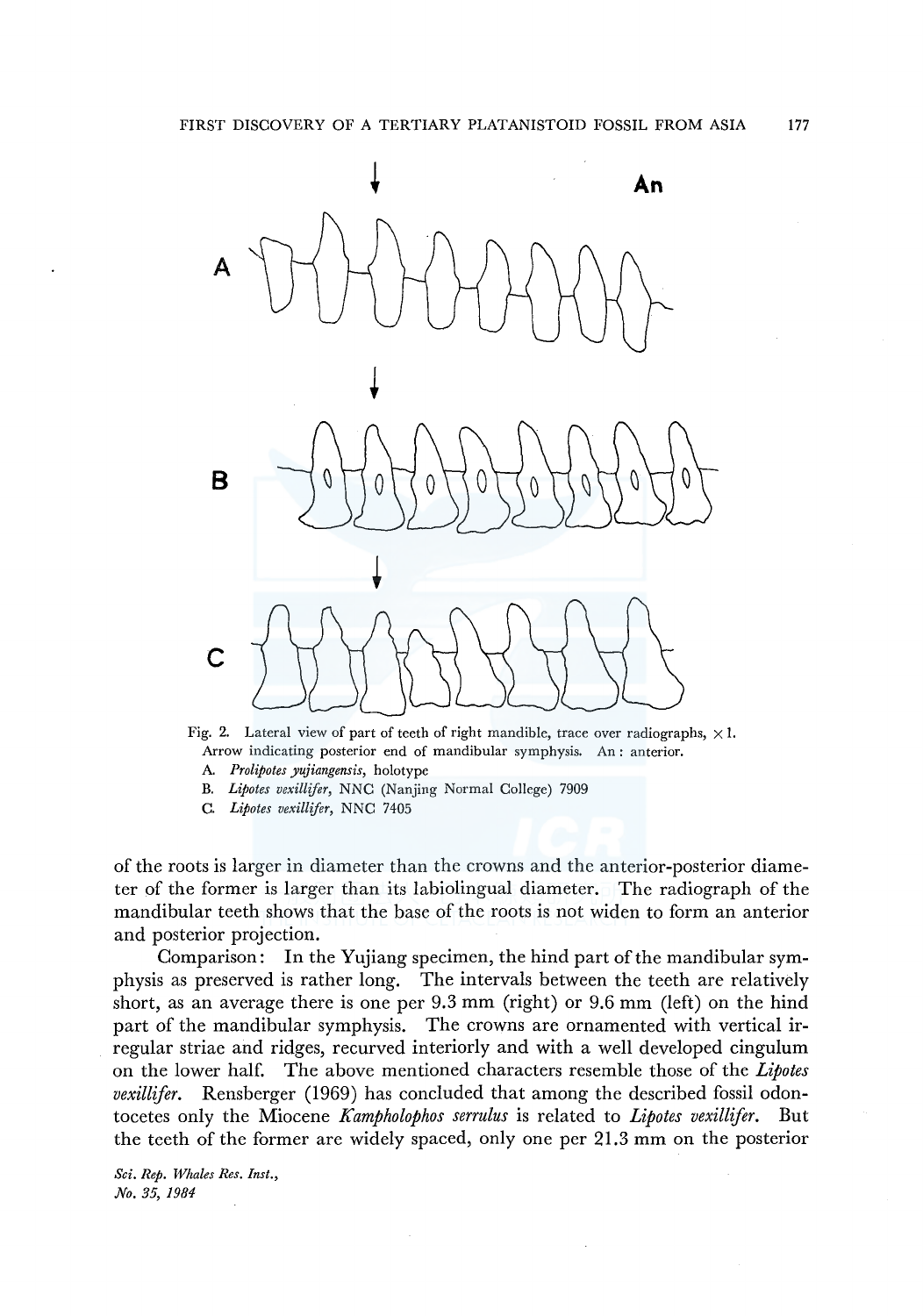

Fig. 3. Comparison of (A) restored mandible of *Prolipotes yujiangensis* with (B) mandible of *Lipotes vexillifer*, about  $\times$ <sup>1</sup>/<sub>3</sub>.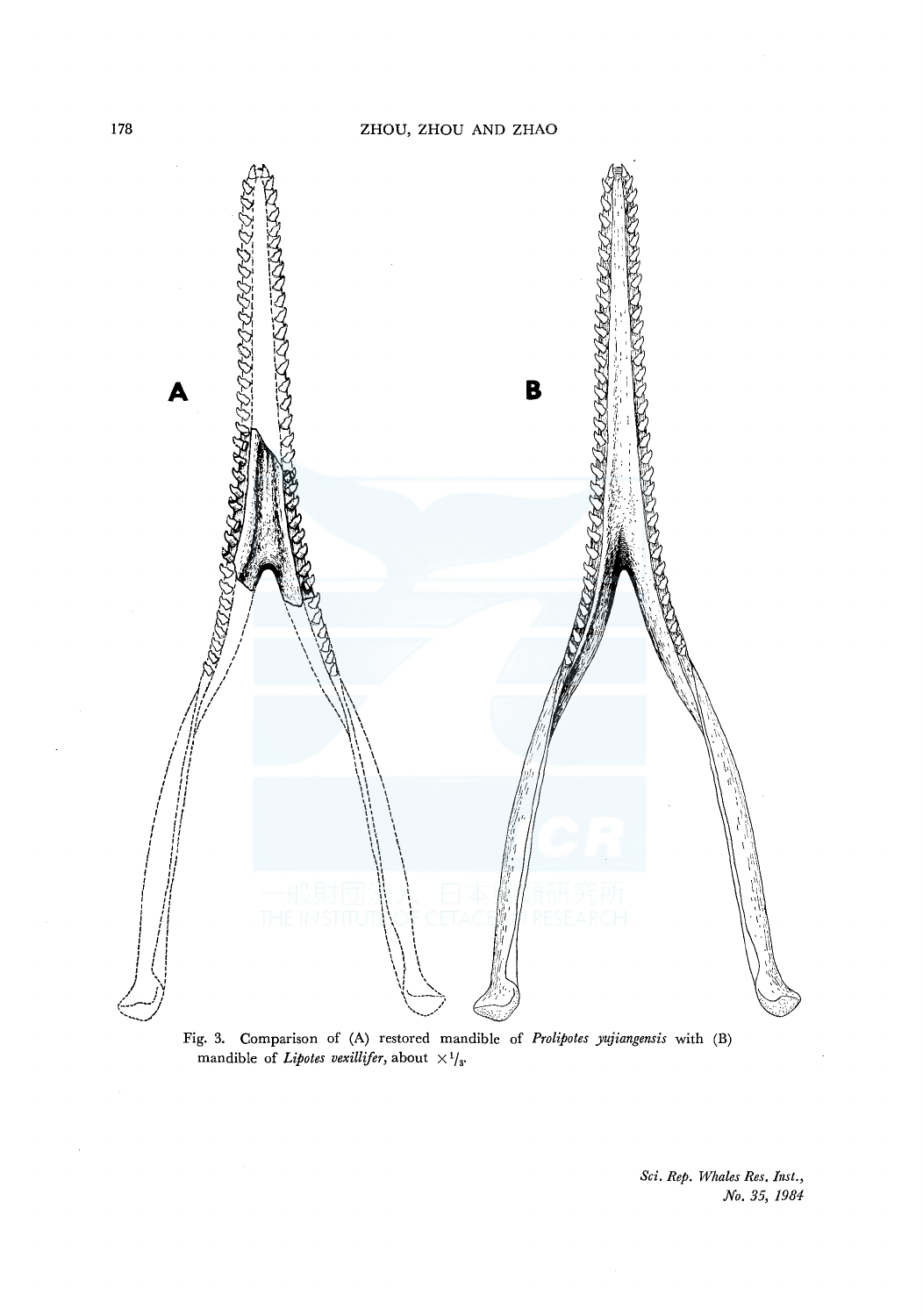#### FIRST DISCOVERY OF A TERTIARY PLATANISTOID FOSSIL FROM ASIA 179

part of the right mandible. In an old adult of *Lipotes vexillifer* (NNC 7405), the teeth along the posterior part of symphysial portion are closely spaced, or one per 9.3 mm (right) or 9.8 mm (left). The posteriormost teeth of *Kampholophos serrulus*  bear a prominent-based accessory cusp which is absent on the anterior teeth. Their crowns are laterally compressed with vertical striae· and ridges which are most prominent on the lower two-thirds of each crown. They are coarsest on the labial and anterior sides (Rensberger, 1969). The structure of all the teeth of *Lipotes vexillifer* is alike. The crowns are slight antero-posteriorly compressed with vertical striae and ridges which are most prominent on the upper two-thirds of each crown. They are coarsest on the lingual side. Since the differences of the teeth between *Kampholophos* and *Lipotes* are more than those between the Yujiang specimen and *Lipotes,* it is beyond all doubt that the new specimen is the fossil odontocetes species which is most closely related to *Lipotes* known thus far and should be placed in the family Lipotidae.

Five mandibles of different ages of young and adult of *Lipotes* (NNC 5601, 7808, 7909, 7907, 7405) were examined for comparison. The longitudinal furrow between the tooth rows of the symphysial portion is shallow and narrow in the anterior part and descends abruptly to form a valley-like steep depression at about last 3-4 mm of the posterior end of the mandibular symphysis. The posterior end of the mandibular symphysis is very thin, inferior to half of the thickness of the symphysis at the 7th tooth before its posterior end (corresponds to the anterior break of the Yujiang specimen), or less than one-third of the lingual height of the front end of the free portion of the rami. The anterior part of the two rami is in the shape of an acute angle where they join the symphysial portion. The vertical striae and ridges of the crowns are relatively shallow and are fewer at anterior and posterior side. The base of the labial side of the crowns is comparatively smooth. The tip of the roots widens to form an anterior and posterior projection. On the basis of the above mentioned differences between the Yujiang specimen and *Lipotes,*  we therefore proposed to name the former as a new genus and new species.

Because of the paucity of the available material, which is confined to a fragment of lower jaw with corresponding teeth, the finding of the skulls and postcranial skeletons of this new species for the further studies of the characters of the genus and species is expected.

We thank Wang Zhefu of the Institute of Vertebrate Paleontology and Paleoanthropology for took the photographs and Xu Xinrong of the Nanjing Normal college for drawings.

#### REFERENCES

BROWNELL, R. L. jR. and E. S. HERALD, 1972. *Lipotes vexillifer. Mamm. species,* 10: 1-4 FORDYCE, R. E., 1982. A review of Australian fossil cetacea. *Mem. Nat. Mus. Viet.* 43: 43-58.

GINGERICH, P. D., N. A. WELLS, D. E. RussELL and S. M. IBRAHIM SHAH, 1983. Origin of whales in epicontinental remnant seas: New evidence from the early Eocene of Pakistan. *Science,* 220 (4595): 403--406. RENSBERGER, J.M., 1969. A new iniid cetacean from the Miocene of California. *Univ. Calif. Puhl. Giol.* 

*Sci.,* 82: 1-43.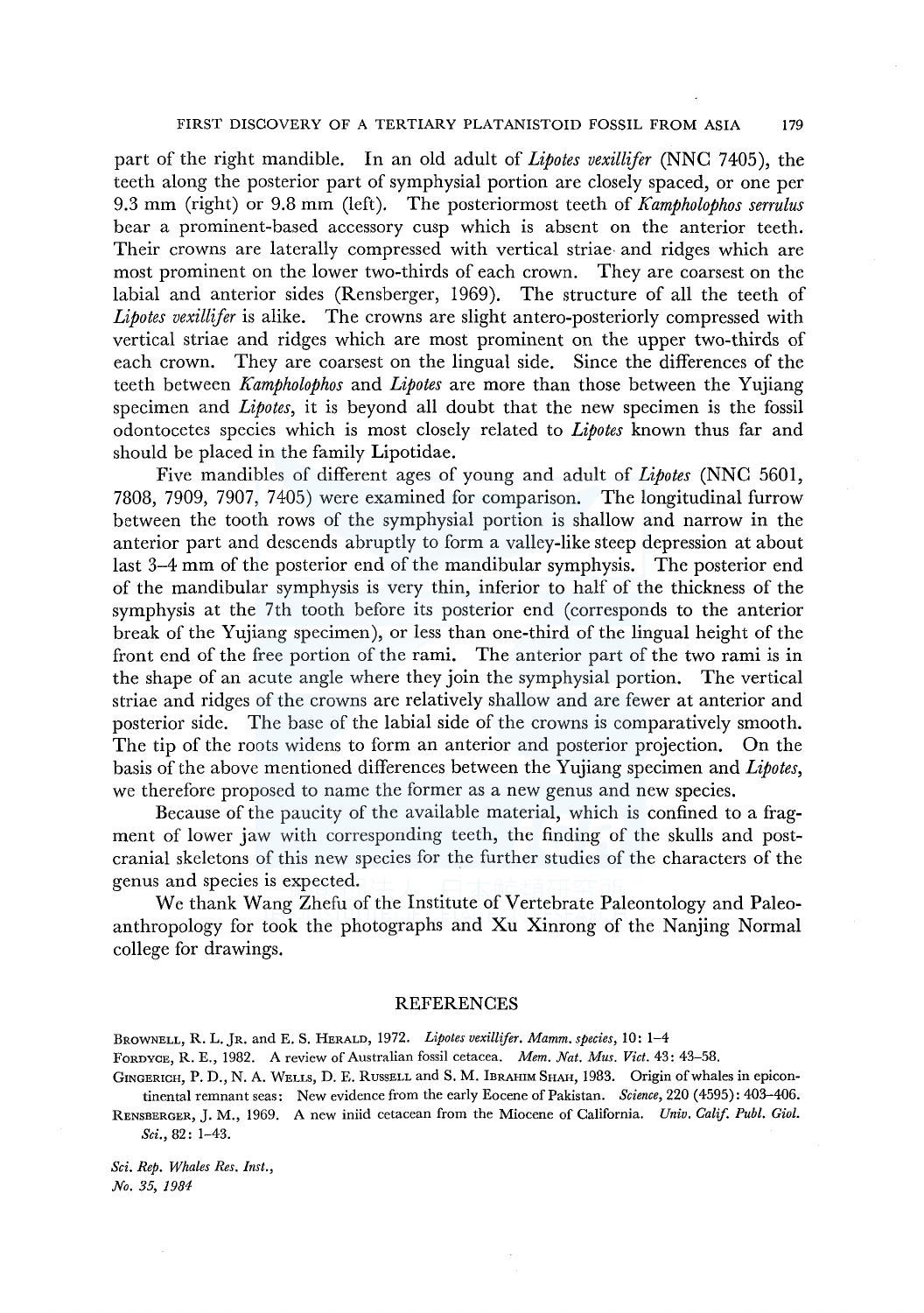- TANG Y., Y. You, Q. Xu, Z. Qru and Y. Hu, 1974. The lower Tertiary of the Baise and Yungle Basins, Kwangsi. *Vertebrata PalAsiatica,* 12 (4): 279-293.
- ZHOU, K., W. QIAN and Y. Lr, 1978. Recent advances in the study of the Baiji, *Lipotes vexillifer.* J. *Nanjing Normal Coll. (nat. Sci.),* (1): 8-13.
- ZHOU, K., W. QIAN and Y. Lr, 1979. The osteology and the systematic position of the Baiji, *Lipotes vexillifer.* Acta Zool. Sinica, 25: 58-74.
- ZHou, K., 1982. Classification and phylogeny of the superfamily Platanistoidea, with notes on evidence of the monophyly of the cetacea. *Sci. Rep. whales Res. Inst.,* 34: 93-108.

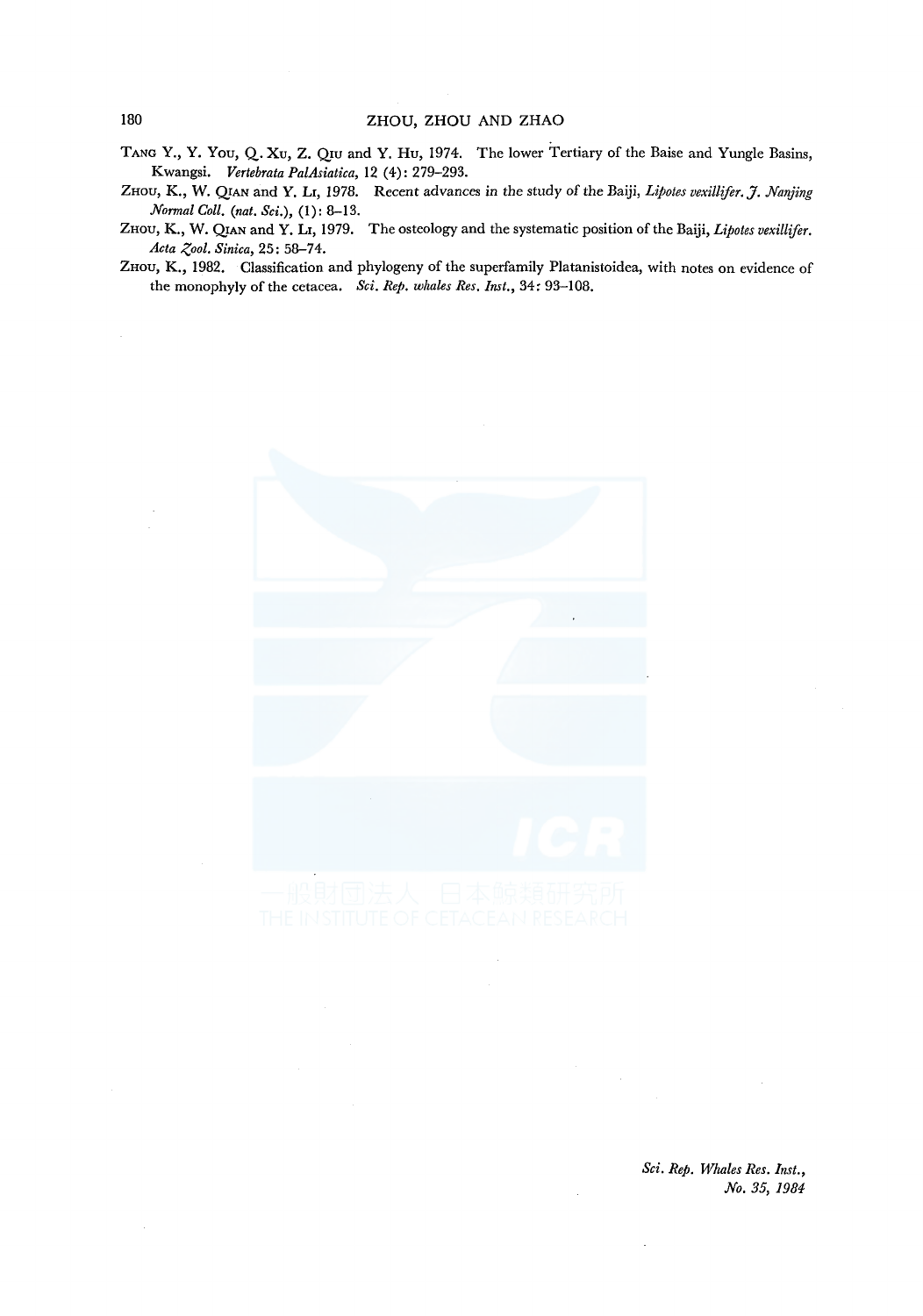## EXPLANATION OF PLATES

## PLATE I

*Prolipotes yujiangensis, holotype,*  $\times 1$ . A, occlusal view; B, ventral view; C. lateral view.

#### PLATE II

*Prolipotes yujiangensis, holotype,*  $\times 3$ .

lst tooth on the right mandible behind the posterior end of the mandibular symphysis, left,

labial view; middle, lingual view; right, posterior view.

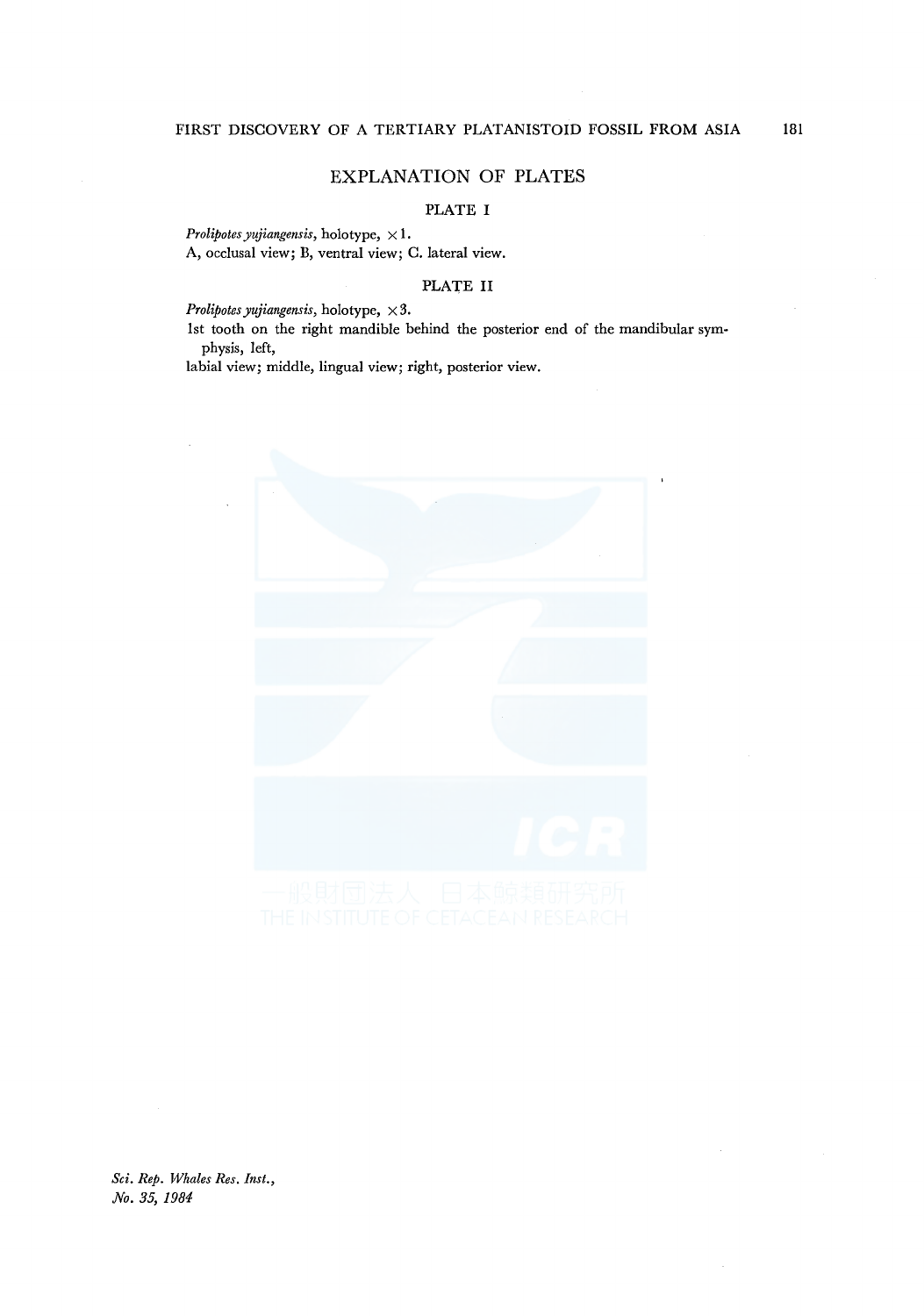PLATE I